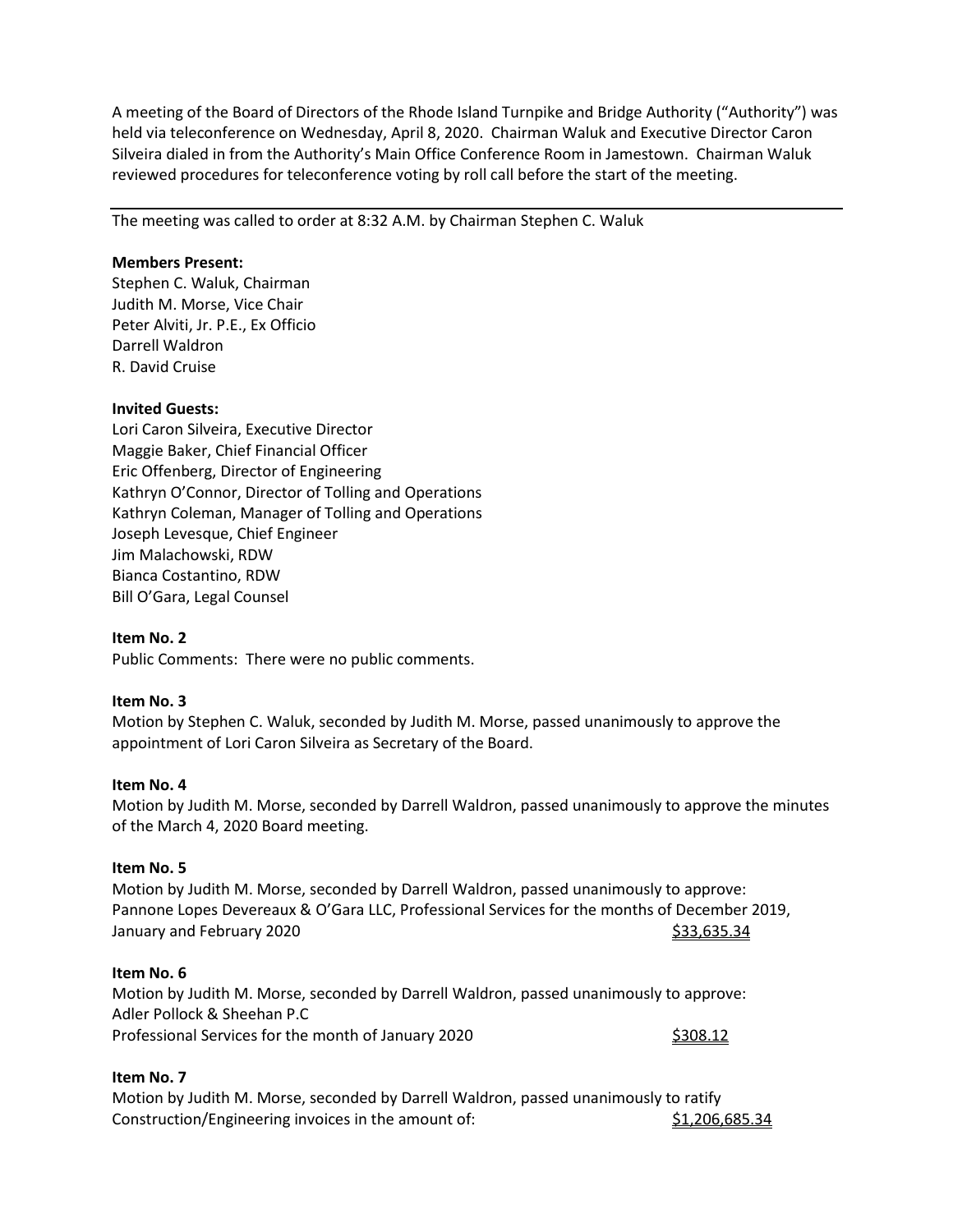RITBA Minutes – April 8, 2020 Page 2

### **Item No. 8**

Motion by Darrell Waldron, seconded by Judith M. Morse, passed unanimously to award Contract 19-1 – Newport/Pell and Mt Hope Bridges Electrical and Communications Upgrade to EW Audet & Sons, Inc. at a cost not to exceed \$2,666,358.71. This work will replace the electrical system and fiber which goes across both bridges. Eric Offenberg indicated there was one additional bid from Aetna Bridge Company at \$6.2 million. Audet has done extensive electrical work on the Newport/Pell Bridge. Their mobilization costs were lower along with all items across the bid, therefore the bid was accepted. The project will start right away, and there will be no additional lane closures as the contractor will coordinate the work with the existing lane closures for the deck replacement project.

#### **Item No. 9**

Motion by Judith M. Morse, seconded by Darrell Waldron, passed unanimously to approve WSP's proposal to provide Construction Support Services for Contract 19-1 – Newport/Pell and Mt Hope Bridges Electrical and Communications Upgrade at a cost not to exceed \$302,000.00. This work falls under their current Contract 19-9 – On-Call Professional Engineering Services. There was discussion about the RFP process for construction support services and, in general, for multi-phased projects.

#### **Item No. 10**

Motion by Judith M. Morse, seconded by Darrell Waldron, passed unanimously to approve Michael Baker International's proposal (under their current Contract 19-10 – On-Call Professional Engineering Inspection Services) to perform the routine inspection of the five Jamestown RT-138 structures at a cost not to exceed \$42,816.23.

#### **Item No. 11**

Motion by Judith M. Morse, seconded by Darrell Waldron, passed unanimously to approve WSP's proposal (under their current Contract 19-10 - On-Call Professional Engineering Inspection Services) to conduct the 2020 Biennial Newport Pell Bridge Suspended Spans Inspection at a cost not to exceed \$341,000.00.

# **Executive Director's Report:**

- **Newport Pell Bridge Deck Replacement Project**: The project is on schedule. The silver lining in the COVID-19 cloud is that since traffic is down our contractors have an additional lane to work in for the project. Speed is down as well.
- **COVID-19 Response**:
	- $\circ$  Preventative measures have been taken early on in our operations in every area: Providing gloves, sanitizer, frequent cleanings and putting protocols in place for handling of cash transactions.
	- o Additional measures taken include closing Walk-In E-ZPass Center weeks ago and reconfiguring office space to provide safe distancing of staff.
	- $\circ$  Daily data regarding number of vehicle crossings is being provided to Governor's office & state and federal officials to assist them in determining the impact of the COVID-19 crisis on the RI economy.
	- $\circ$  Lastly, on positive note Fitch just released our bond rating and affirmed it as an "A" with a stable outlook.